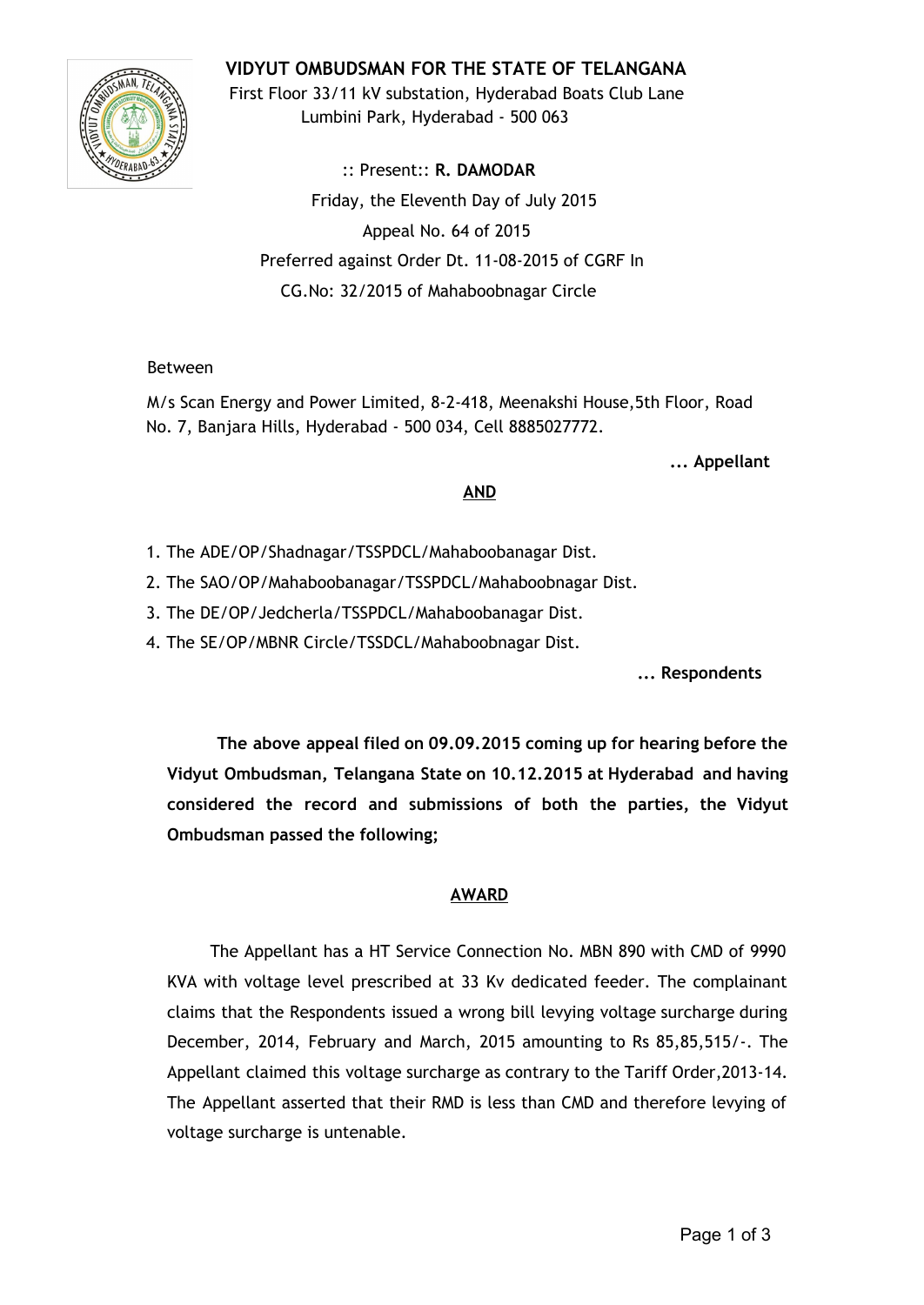2. The Respondents claimed that the Appellant had availed RMD exceeding CMD of 9990 with the licensee and therefore, the Appellant was levied voltage surcharge.

3. The Respondents further claimed that the Appellant filed Writ Petition in the Hon'ble High Court of Judicature at Hyderabad in WP No. 18789/2015 in which the Hon'ble High Court issued interim order dt. 25.06.2015 in WP MP No. 24289 of 2015 that "There shall be interim stay of disconnection of power supply for non payment of the amount towards purported voltage surcharge for the months of December,2014, February and March, 2015 until further orders."

4. The CGRF, in view of the pendency in the writ petition in the matter opined that the matter is subjudice and it is not appropriate on the part of the forum to issue directions, and disposed of the complaint through the impugned orders.

5. Aggrieved and not satisfied with the impugned orders, the Appellant preferred the present Appeal.

6. During the hearing, the Appellant was informed about the pendency of Writ Petition and their attempt to chose the forums. The Appellant then submitted a reply dt. 9.12.2015 stating that the management of the Appellant has decided not to withdraw the cases pending in the Hon'ble High Court in respect of the voltage surcharge.

7. Under Section 42 of the Electricity Act, 2003, the right of the Appellant under the Subsection 5( Forum for redressal of grievance), Sub section (6) Appeal to Ombudsman, shall be without prejudice to the right which the consumer may have, apart from the rights conferred by him by those Subsections under subsection 7.

8. As per regulation 3 of 2015 dt. 16.9.2015 of TSERC there are special provisions for entertaining Appeals by the Ombudsman. Clause 3.19.C reads as follows:

*"The representation by the complainant, in respect of the same grievance, is not pending in any proceedings in any court, tribunal or arbitrator or any other authority; a decree or*